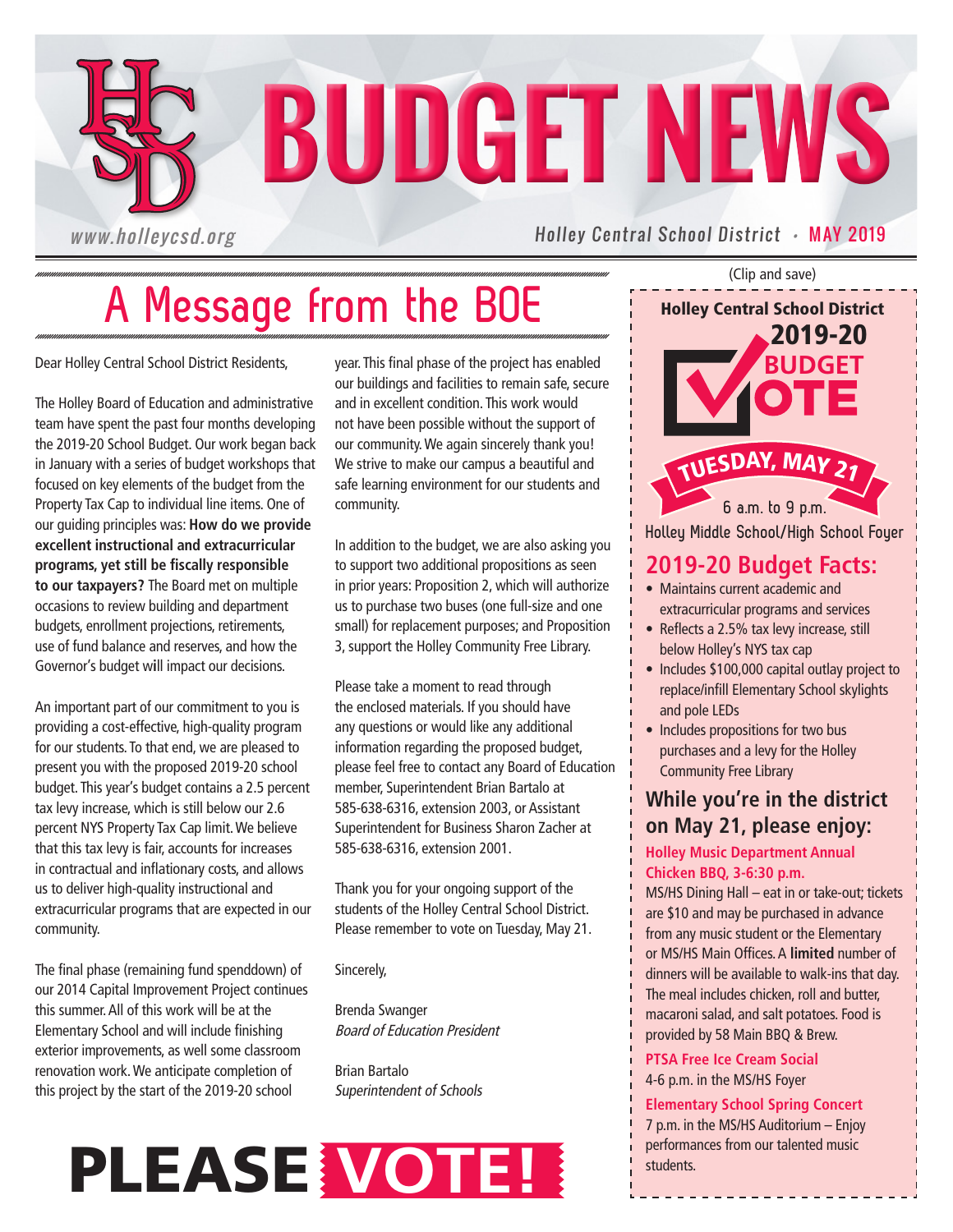# **Holley Central School District Budget Notice**

| <b>Overall Budget Proposal</b>                                                                                                     | <b>Budget Adopted</b><br>for the 2018-19<br><b>School Year</b> | <b>Budget Proposed for</b><br>the 2019-20 School<br>Year | <b>Contingency</b><br>Budget for 2019-20<br><b>School Year*</b> |
|------------------------------------------------------------------------------------------------------------------------------------|----------------------------------------------------------------|----------------------------------------------------------|-----------------------------------------------------------------|
| Total Budgeted Amount, Not Including Separate Propositions                                                                         | \$25,210,000                                                   | \$25,780,000                                             | \$25,593,381                                                    |
| Increase/Decrease for the 2019-20 School Year                                                                                      |                                                                | \$570,000                                                | \$383,381                                                       |
| Percentage Increase/Decrease in Proposed Budget                                                                                    |                                                                | 2.27%                                                    | 1.52%                                                           |
| Change in the Consumer Price Index                                                                                                 |                                                                | 2.44%                                                    |                                                                 |
| A. Proposed Tax Levy to Support the Total Budgeted Amount                                                                          | \$7,108,141                                                    | \$7,285,845                                              |                                                                 |
| B. Levy to Support Library Debt, if applicable                                                                                     | \$0                                                            | \$0                                                      |                                                                 |
| C. Levy for Non-Excludable Propositions, if applicable**                                                                           | \$0                                                            | \$0                                                      |                                                                 |
| D. Total Tax Cap Reserve Amount Used to Reduce Current Year Levy                                                                   | \$0                                                            | \$0                                                      |                                                                 |
| E. Total Proposed School Year Tax Levy $(A + B + C - D)$                                                                           | \$7,108,141                                                    | \$7,285,845                                              |                                                                 |
| F. Total Permissible Exclusions                                                                                                    | \$0                                                            | \$0                                                      |                                                                 |
| G. School Tax Levy Limit, Excluding Levy for Permissible Exclusions                                                                | \$7,108,141                                                    | \$7,285,845                                              |                                                                 |
| H. Total Proposed School Year Tax Levy, Excluding Levy to Support Library Debt, and/or<br>Permissible Exclusions $(E - B - F + D)$ | \$7,108,141                                                    | \$7,285,845                                              |                                                                 |
| I. Difference: (G - H); (Negative Value Requires 60% Voter Approval - See Note Below<br>Regarding Separate Propositions)**         | \$0                                                            | \$0                                                      |                                                                 |
| Administrative Component                                                                                                           | \$3,344,401                                                    | \$3,186,399                                              | \$3,154,696                                                     |
| Program Component                                                                                                                  | \$15,979,497                                                   | \$16,520,568                                             | \$16,478,118                                                    |
| Capital Component                                                                                                                  | \$5,886,102                                                    | \$6,073,033                                              | \$5,960,567                                                     |

\*Provide a statement of assumptions made in projecting a contingency budget for the 2019-20 school year, should the proposed budget be defeated pursuant to Section 2023 of the Education Law.

Assumptions used to determine contingent budget includes equipment purchases of \$54,000, capital project outlay of \$100,000 and non-unionized salaries of \$7,619.

\*\*List Separate Propositions that are not included in the Total Budgeted Amount: (Tax Levy associated with educational or transportation services propositions are not eligible for exclusion and may affect voter approval requirements.)

| <b>Description</b> | Amount |
|--------------------|--------|
| None               |        |

|                                                     | <b>Under the Budget</b><br>Proposed for the<br>2019-20 School Year |  |
|-----------------------------------------------------|--------------------------------------------------------------------|--|
|                                                     |                                                                    |  |
| Estimated Basic STAR Exemption Savings <sup>1</sup> | \$685                                                              |  |

1 The basic school tax relief (STAR) exemption is authorized by section 425 of the Real Property Tax Law.

The annual budget vote for the fiscal year 2019-20 by the qualified voters of the Holley School District, Orleans County, NY, will be held at Holley Middle School/High School (MS/HS) in said district on Tuesday, May 21, 2019 between the hours of 6 a.m. and 9 p.m., prevailing time in the Holley MS/HS, at which time the polls will be opened to vote by voting ballot or machine.





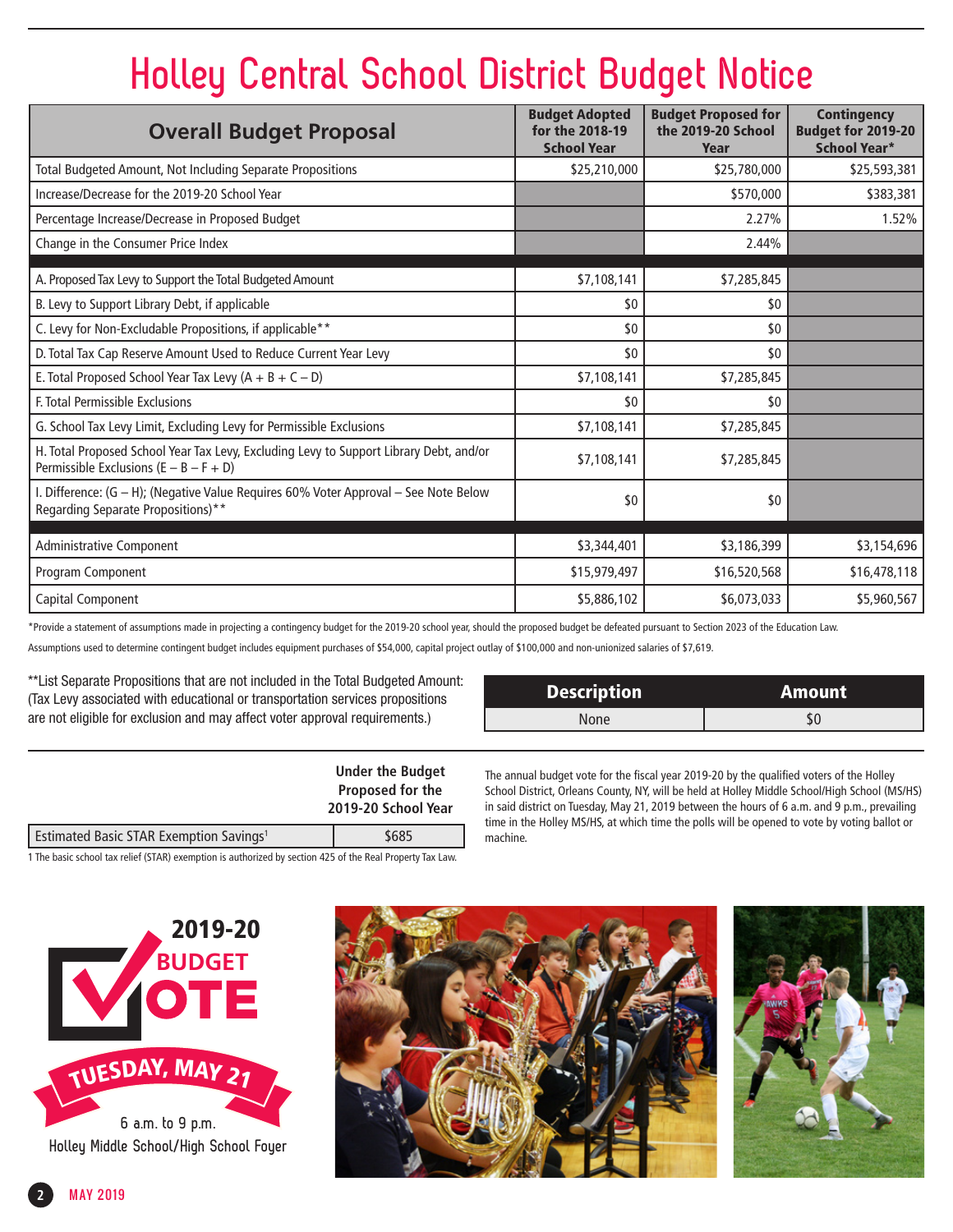# **2019-20 Property Tax Report Card**

|                                                                                                                                                                  | <b>Budgeted</b><br>$2018-19(A)$ | <b>Proposed</b><br><b>Budget 2019-20 (B)</b> | <b>Percent Change</b><br>(C) |
|------------------------------------------------------------------------------------------------------------------------------------------------------------------|---------------------------------|----------------------------------------------|------------------------------|
| Total Budgeted Amount, not Including Separate Propositions                                                                                                       | \$25,210,000                    | \$25,780,000                                 | 2.27%                        |
| A. Proposed Tax Levy to Support the Total Budgeted Amount, Net of Reserve <sup>1</sup>                                                                           | \$7,108,141                     | \$7,285,845                                  |                              |
| B. Tax Levy to Support Library Debt, if applicable                                                                                                               | \$0                             | \$0                                          |                              |
| C. Tax Levy for Non-Excludable Propositions, if applicable <sup>2</sup>                                                                                          | \$0                             | \$0                                          |                              |
| D. Total Tax Cap Reserve Amount Used to Reduce Current Year Levy, if applicable                                                                                  | \$0                             | \$0                                          |                              |
| E. Total Proposed School Year Tax Levy $(A + B + C - D)$                                                                                                         | \$7,108,141                     | \$7,285,845                                  | 2.5%                         |
| F. Permissible Exclusions to the School Tax Levy Limit                                                                                                           | \$0                             | \$0                                          |                              |
| G. School Tax Levy Limit, Excluding Levy for Permissible Exclusions <sup>3</sup>                                                                                 | \$0                             | \$0                                          |                              |
| H. Total Proposed Tax Levy for School Purposes, Excluding Permissible Exclusions and Levy for<br>Library Debt, Plus Prior Year Tax Cap Reserve $(E - B - F + D)$ | \$7,108,141                     | \$7,285,845                                  |                              |
| Difference: $(G - H)$ ; (negative value requires 60% voter approval) <sup>2</sup>                                                                                | $-57,108,141$                   | $-$7,285,845$                                |                              |
| <b>Public School Enrollment</b>                                                                                                                                  | 995                             | 973                                          | $-1\%$                       |
| <b>Consumer Price Index</b>                                                                                                                                      |                                 |                                              | 2.44%                        |

Include any prior year reserve for excess tax levy, including interest.

<sup>2</sup> Tax levy associated with educational or transportation services propositions are not eligible for exclusion under the School Tax Levy Limit and may affect voter approval requirements.

<sup>3</sup> For 2019-20, includes any carryover from 2018-19 and excludes any tax levy for library debt or prior year reserve for excess tax levy, including interest.

|                                                                     | <b>Actual 2018-19 (D)</b> | <b>Estimated 2019-20 (E)</b> |
|---------------------------------------------------------------------|---------------------------|------------------------------|
| Adjusted Restricted Fund Balance                                    | \$2,477,604               | \$3,403,821                  |
| Assigned Appropriated Fund Balance                                  | \$845,000                 | \$890,000                    |
| Adjusted Unrestricted Fund Balance                                  | \$1,002,217               | \$1,031,000                  |
| Adjusted Unrestricted Fund Balance as a Percent of the Total Budget | 3.98%                     | $4.0\%$                      |

# **Schedule of Reserve Funds**

| Reserve<br><b>Type</b>                       | <b>Reserve</b><br><b>Name</b>        | <b>Reserve</b><br><b>Description</b>                                                                                       | 3/31/19<br><b>Actual</b><br><b>Balance</b> | 6/30/19<br><b>Estimated</b><br><b>Ending</b><br><b>Balance</b> | <b>Intended Use</b><br>of the Reserve<br>in the 2019-20<br><b>School Year</b> |
|----------------------------------------------|--------------------------------------|----------------------------------------------------------------------------------------------------------------------------|--------------------------------------------|----------------------------------------------------------------|-------------------------------------------------------------------------------|
| Capital                                      |                                      | For the cost of any object or purpose for which<br>bonds may be issued.                                                    |                                            |                                                                |                                                                               |
| Repair                                       | Reserve for Repair                   | For the cost of repairs to capital improvements or equipment.                                                              | \$275,049                                  | \$275,049                                                      |                                                                               |
| <b>Workers' Compensation</b>                 | Reserve for Workers'<br>Compensation | For self-insured Workers' Compensation and benefits.                                                                       | \$242,640                                  | \$242,640                                                      |                                                                               |
| Unemployment Insurance                       | Reserve for<br>Unemployment          | For reimbursement to the State Unemployment Insurance Fund.                                                                | \$711.697                                  | \$711,697                                                      |                                                                               |
| <b>Reserve for Tax Reduction</b>             |                                      | For the gradual use of the proceeds of the sale of<br>school district real property.                                       |                                            |                                                                |                                                                               |
| <b>Mandatory Reserve for Debt</b><br>Service | Reserve for Debt                     | For the proceeds from the sale of district capital assets or<br>improvement, restricted to debt service.                   | \$63,740                                   | \$63,740                                                       |                                                                               |
| Insurance                                    | Reserve for Insurance                | For liability, casualty and other types of uninsured losses.                                                               | \$247,962                                  | \$247,962                                                      |                                                                               |
| Property Loss                                |                                      | To cover property loss.                                                                                                    |                                            |                                                                |                                                                               |
| Liability                                    |                                      | To cover incurred liability claims.                                                                                        |                                            |                                                                |                                                                               |
| <b>Tax Certiorari</b>                        | Reserve for Tax<br>Certiorari        | For tax certiorari settlements.                                                                                            | \$6,799                                    | \$6,799                                                        |                                                                               |
| Reserve for Insurance<br><b>Recoveries</b>   |                                      | For unexpended proceeds of insurance recoveries<br>at fiscal year-end.                                                     |                                            |                                                                |                                                                               |
| <b>Employee Benefit Accrued</b><br>Liability | <b>Reserve for EBLAR</b>             | For accrued "employee benefits" due to employees upon<br>termination of service.                                           | \$929,717                                  | \$929,717                                                      |                                                                               |
| <b>Retirement Contribution</b>               |                                      | For employer retirement contributions to the State and Local<br>Employees' Retirement System.                              |                                            |                                                                |                                                                               |
| <b>Reserve for Uncollected Taxes</b>         |                                      | For unpaid taxes due certain city school districts not reimbursed<br>by their city/county until the following fiscal year. |                                            |                                                                |                                                                               |
| <b>Single Other Reserve</b>                  |                                      |                                                                                                                            |                                            |                                                                |                                                                               |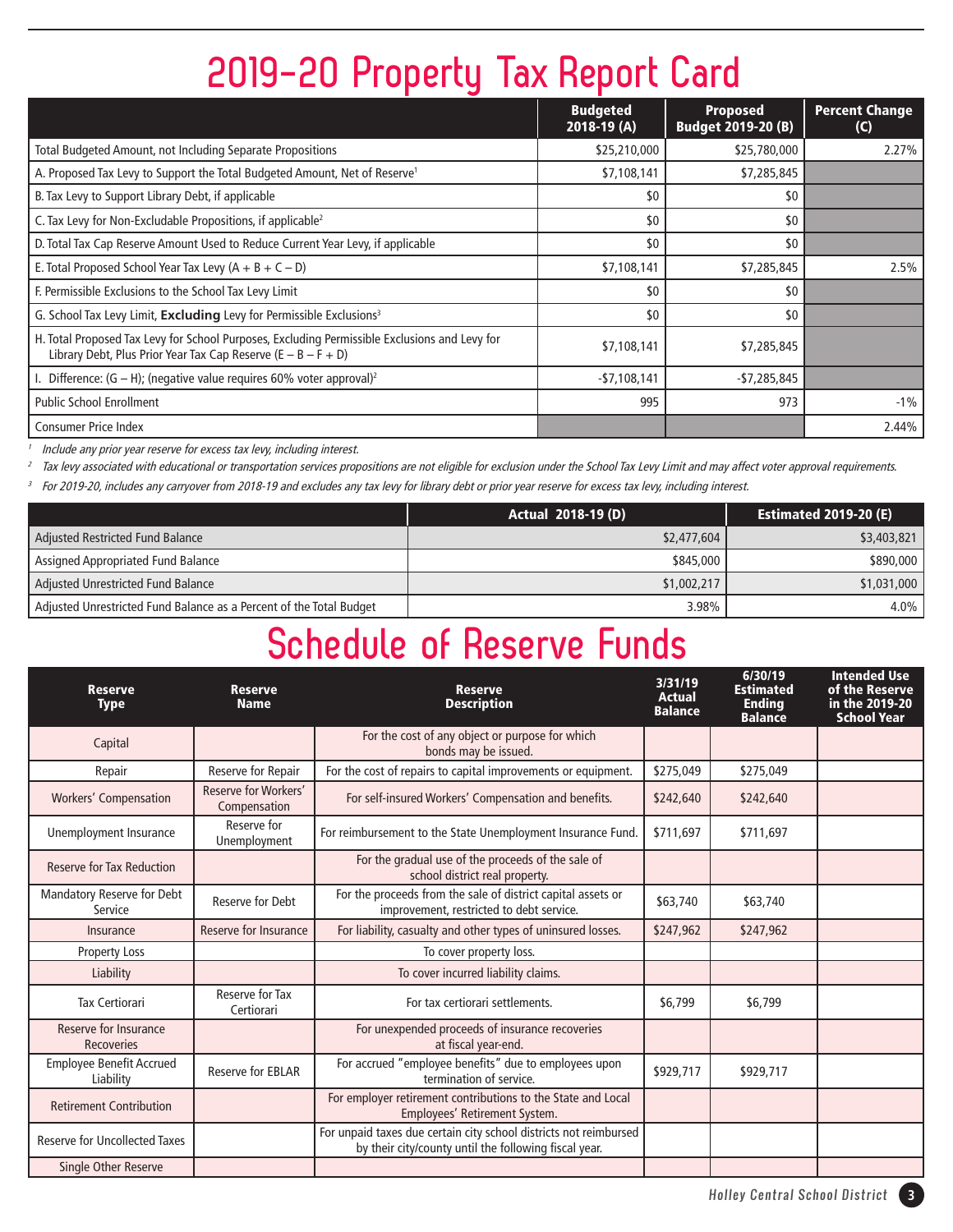# **Proposed Expenditures**

|                                                                                                                                                                                                                                                                                                                                             | 2017-18      | 2018-19      | 2019-20      | % of Budget |  |  |  |
|---------------------------------------------------------------------------------------------------------------------------------------------------------------------------------------------------------------------------------------------------------------------------------------------------------------------------------------------|--------------|--------------|--------------|-------------|--|--|--|
| <b>INSTRUCTION</b>                                                                                                                                                                                                                                                                                                                          | \$11,309,477 | \$11,757,235 | \$11,776,950 | 45.68%      |  |  |  |
| Includes: Pre-K-12 instructional program, supervision, curriculum development, BOCES, special education programs, occupational education, interscholastic athletics,<br>co-curricular programs, health services, library media, computer instruction and pupil personnel services                                                           |              |              |              |             |  |  |  |
| <b>BENEFITS</b>                                                                                                                                                                                                                                                                                                                             | \$6,078,500  | \$5,930,703  | \$6,259,976  | 24.28%      |  |  |  |
| Includes: employee retirement systems, health insurance, unemployment insurance, Social Security and Workers' Compensation                                                                                                                                                                                                                  |              |              |              |             |  |  |  |
| <b>GENERAL SUPPORT</b>                                                                                                                                                                                                                                                                                                                      | \$3,091,014  | \$3,093,364  | \$3,378,935  | 13.11%      |  |  |  |
| Includes: legal services, personnel, insurance, school board, refund on property tax, BOCES, administrative charges, administrative and financial services, public<br>information, central data processing and auditing                                                                                                                     |              |              |              |             |  |  |  |
| <b>TRANSPORTATION</b>                                                                                                                                                                                                                                                                                                                       | \$1,288,335  | \$1,281,540  | \$1,306,167  | 5.07%       |  |  |  |
| Includes: transportation to public and non-public schools, vocational schools, educational field and athletic trips, and transportation of special education children,<br>which totals over 380,000 miles. Buses are owned, managed and maintained by the district. Bus inspections are controlled by the NYS Department of Transportation. |              |              |              |             |  |  |  |
| <b>DEBT SERVICE/FUND TRANSFER</b>                                                                                                                                                                                                                                                                                                           | \$2,727,674  | \$3,142,158  | \$3,052,972  | 11.84%      |  |  |  |
| Includes: principal and interest payment on debt for district buses and building reconstruction projects                                                                                                                                                                                                                                    |              |              |              |             |  |  |  |
| <b>COMMUNITY SERVICE</b>                                                                                                                                                                                                                                                                                                                    | \$5,000      | \$5,000      | \$5,000      | 0.02%       |  |  |  |
| Includes: community recreational programs                                                                                                                                                                                                                                                                                                   |              |              |              |             |  |  |  |
| <b>TOTAL BUDGET</b>                                                                                                                                                                                                                                                                                                                         | \$24,500,000 | \$25,210,000 | \$25,780,000 | 100%        |  |  |  |

# **Estimated Revenues**

|                                                                                                                                                               | 2017-18      | 2018-19      | 2019-20      | % of Budget |  |
|---------------------------------------------------------------------------------------------------------------------------------------------------------------|--------------|--------------|--------------|-------------|--|
| <b>STATE AID</b>                                                                                                                                              | \$16,157,556 | \$16,876,647 | \$17,236,868 | 66.86%      |  |
| Includes: various categories of state aid - general operating, transportation, building, special education, instructional materials and BOCES                 |              |              |              |             |  |
| <b>OTHER REVENUES</b>                                                                                                                                         | \$332,495    | \$380,212    | \$367,287    | 1.43%       |  |
| Includes: payments in lieu of taxes (PILOTS), interest, tuitions, rental charges, insurance recoveries, refund of prior year expenses and interfund transfers |              |              |              |             |  |
| <b>PROPERTY TAX LEVY/STAR</b>                                                                                                                                 | \$6,968,766  | \$7,108,141  | \$7,285,845  | 28.26%      |  |
| Includes: property taxes collected as well as STAR payments received from New York State                                                                      |              |              |              |             |  |
| <b>APPROPRIATED FUND BALANCE</b>                                                                                                                              | \$1,041,183  | \$845,000    | \$890,000    | 3.45%       |  |
| Includes: excess balance of funds from prior year toward new budget                                                                                           |              |              |              |             |  |
| <b>TOTAL ESTIMATED REVENUES</b>                                                                                                                               | \$24,500,000 | \$25,210,000 | \$25,780,000 | 100%        |  |

# **2019-20 Proposed Expenditures**



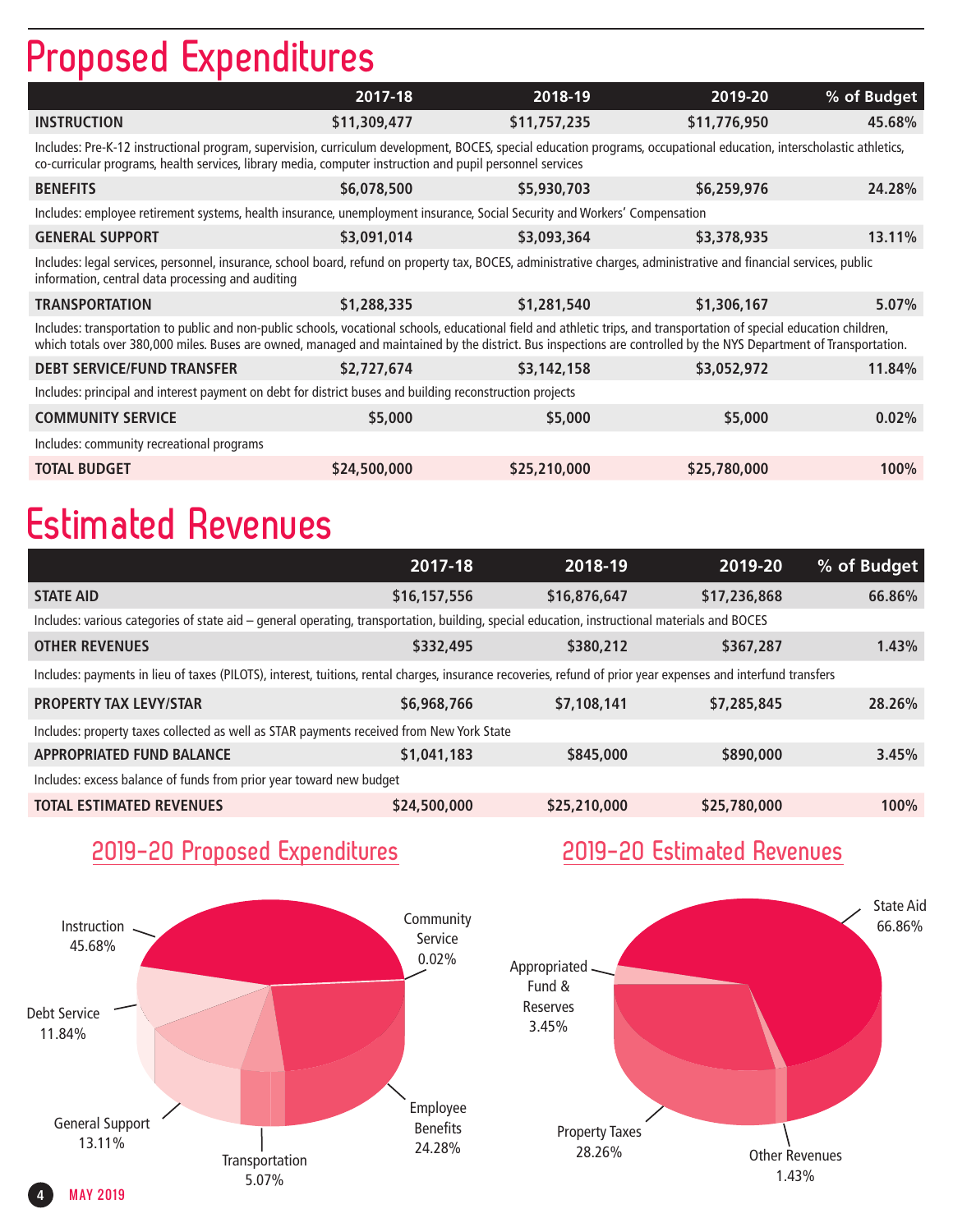# **Budget Expenditures**

# **Total Budget \$25,780,000**

### Administrative Component: \$3,186,399 Percentage of Budget: 12.36%

Provides overall general support and management activities including: employee benefits for administrative and clerical support staff, costs for administration and supervision of the district's two schools, staff development, Business Office operations, and Central Administration.

#### Program Component: \$16,520,568 Percentage of Budget: 64.08%

Provides funding for the instruction of and educational support services for the District's 973 students. The program component also includes funds for: transporting 922 students daily, salary expenditures for all instructional staff, programs for special education services, benefits for instructional employees and retirees, workers' compensation and unemployment insurance.

#### Capital Component: \$6,073,033 Percentage of Budget: 23.56%

Provides funds for maintaining two schools and surrounding property, utility services, debt service payments, and benefits for maintenance and custodial staff.

# **Proposed 2019-20 Three-Part Budget**



## **Current 2018-19 Three-Part Budget**



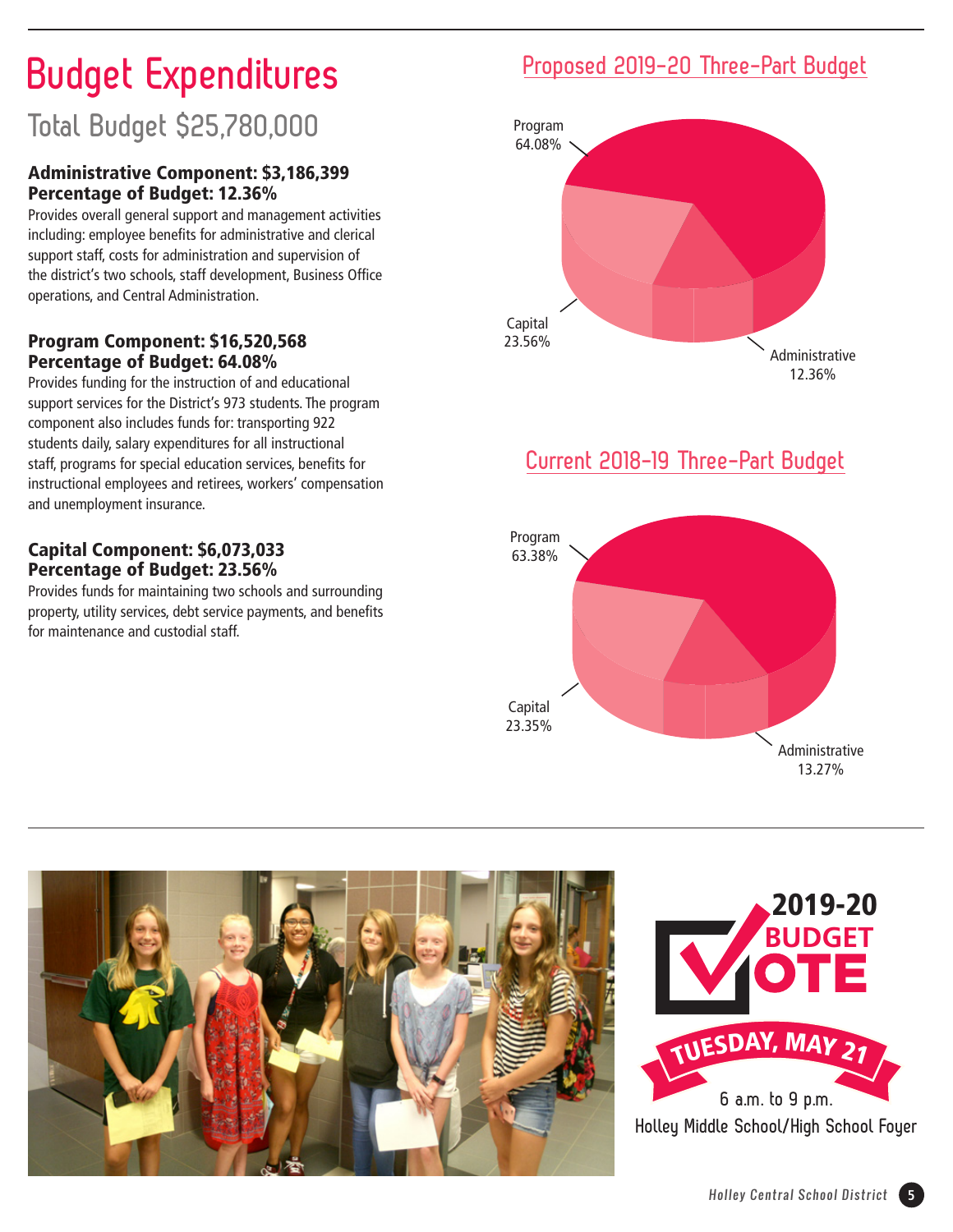# **Candidates**

Residents will be asked to elect two members to the Board of Education. The two candidates receiving the highest number of votes, including write-ins, will each be elected to a three-year term, effective July 1, 2019. The seats are now occupied by John Heise and Brenda Swanger. One individual has submitted a candidate petition. You may also write in candidate's names, but in no case can you vote for more than two candidates in total.

The following candidate has submitted a petition, and John Heise's name will appear on the ballot. Below is his profile.



## **John Heise**

**Address:** 16 North Main Street, Holley, NY

**Employment:** Retired educator; served as an elementary teacher and administrator in the Rochester City School District, and as Elementary Principal, High School Principal, and Director of Instruction and Special Programs in the Holley Central School District.

**Education:** Bachelor of Science and Masters in Education, Certificate of Advanced Study in Educational Administration

**Family:** Wife, Sandy, retired elementary teacher; Children: Kevin, English as a Second Language teacher in Kula Lumpur, and Samantha, School Social Worker

**School/Community Activities:** Current Board of Education member for 12 years; Monroe 2-Orleans BOCES Board of Education representative for 10 years; active member of the Holley Rotary Club and advisor to the Holley High School Interact Club; and recipient of Best Friend Award from Orleans County ARC.

**What motivates you to run for the Holley Board of Education?**

I am an avid learner. Education changes lives. I want our students to graduate with the same passion for learning that I have, while also providing the community with affordable schools. We live in a great community, and I want to ensure that our students have as many opportunities as possible.



**For more budget information, visit www.holleycsd.org/Budget.aspx.**

# **Board of Education What you'll see at the polls**

The wording that appears below is what voters will see on the ballot on Tuesday, May 21. Please take the time to review this information so that the language is familiar when you get to the polls on May 21.

## **PROPOSITION NO. 1**

#### **Annual District Budget \$25,780,000**

"Shall the Board of Education of Holley Central School District be authorized to make the expenditures of the monies set forth in the proposed 2019-20 budget and be authorized to levy the necessary taxes to meet the estimated expenditures set forth in said proposed budget?"

# **PROPOSITION NO. 2**

#### **Authorizing Purchase Of School Buses**

Shall the following resolution be adopted, to wit:

"Resolved, that the Board of Education of Holley Central School District be authorized to purchase one 72 passenger school bus and one 30 passenger school bus at an aggregate estimated maximum cost of \$178,000, with the cost thereof to be raised by the levy of a tax upon the taxable real property of the School District, to be collected in annual installments and partially offset by state aid, and in anticipation of such tax, such debt obligations of the School District as may be necessary (including obligations in the form of lease/purchase or installment purchase contracts having a term of not more than five years), not to exceed such estimated maximum cost, shall be issued."

## **PROPOSITION NO. 3**

#### **Support Of Community Free Library, Holley, NY**

Shall the following resolution be adopted, to wit:

"Resolved that the Board of Education of Holley Central School District, pursuant to Section 259 of the Education Law of the State of New York, be authorized and empowered to raise the sum of \$170,197 during the 2019- 20 school year, to be used in support of the maintenance and operations of the Community Free Library, Holley, NY, said sum to be in addition to the funds to be raised to meet the estimated expenditures of the School District in the form commonly known as the school district budget."

**Vote For Two Board Member Candidates**  (Write-in votes are allowed)

\_\_\_\_ John Heise

write-in vote

write-in vote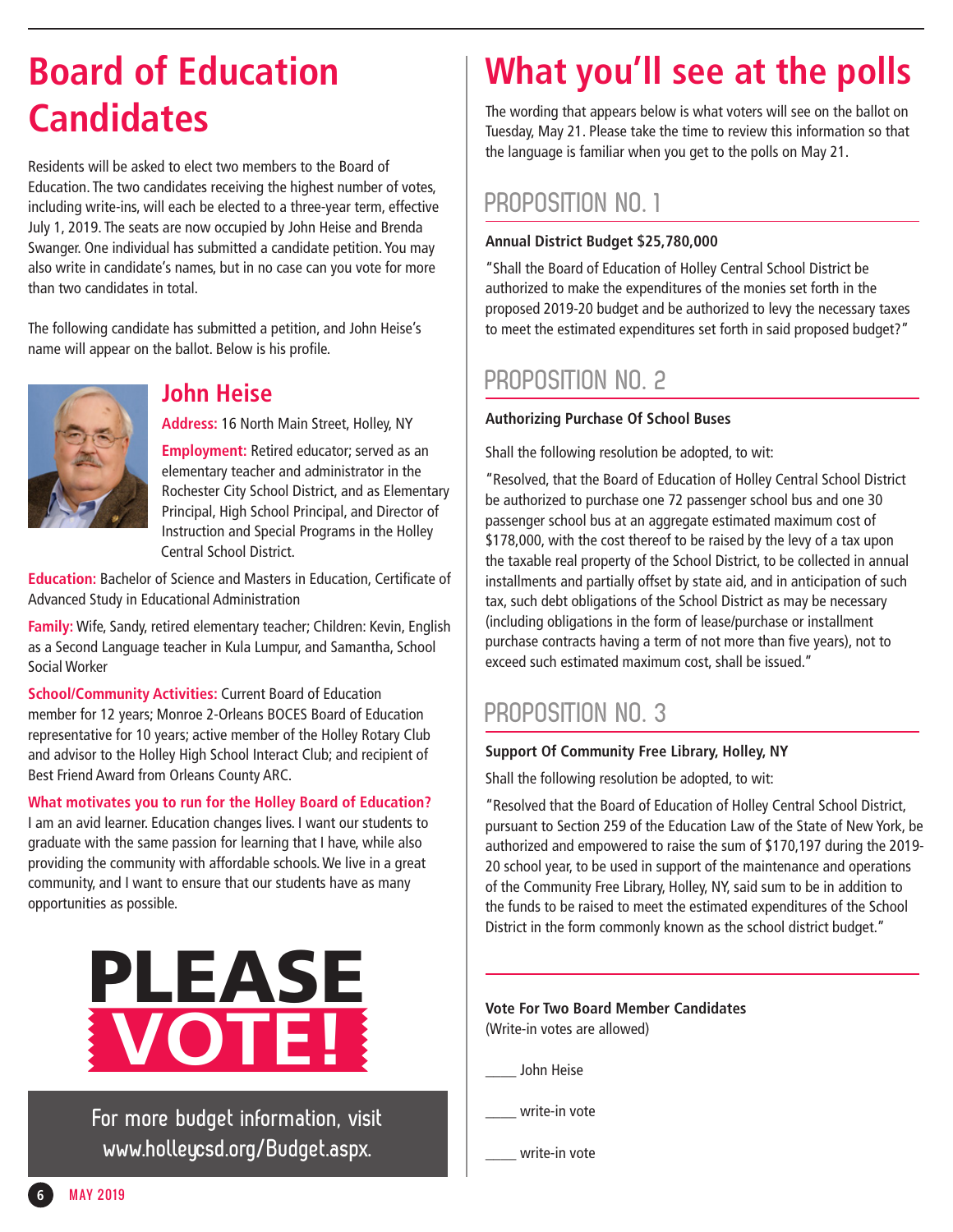# **Holley Community Free Library Proposed 2019 Budget**

Where can you trace your family tree for free? Where can preschoolers be entertained and engaged with stories and participate in creative play? Where can you find books, DVDs, puppets and more to borrow for free? Where can you find free craft or computer classes for adults? All of these services are available at the Holley Community Free Library, your local public library.

The passing of the 2018 Community Free Library budget made the position of Children's Librarian permanent. Miss Grace, the Children's Librarian, has since offered 129 programs which were attended by 1,674 people, including 17 summer reading programs attended by 379 people. As more families visited the library for events, children's materials circulation increased by 2,053 checkouts. The 2019 budget includes funding to increase her hours so that she can continue to expand programming for children and families.

With the passing of the budget last year, Sandy Shaw, the Library Director, was able to extend additional programs for adults, with 22 programs attended by 244 people. Both librarians have been working on outreach, teaming with the elementary school for an ESOL event, borrowing books from the high school library to have available to students during the summer, and partnering with Grace's Place in the beginning of 2019.

Proof of our success lies in the increase in circulation of children, young adult and adult materials. Library visits by you, our patrons, have risen from 62,173 in 2017 to 98,630 in 2018.

In addition to educational programming, the library has reached out to provide services and programs to help the community, such as the Christmas Cards for Veterans initiative, the hat and mitten tree donations to the elementary and high schools, Food for Fines

donations, and delivering books to shut-ins who are not able to come to the library.

Your library has consistently sought to be fiscally responsible through the efficient use of grants and state aid to bring improvements to the library at no cost to the community. Examples of this have been the addition of the children's room, and replacing roofs and furnaces for both sections of the library, thus saving the community close to \$200,000. Listening to your requests for more access to the library, we have instituted Saturday hours for your convenience. We are planning to have a mini-library at the new Holley Gardens when it opens.

The budget on which you will be voting will be \$170,197. This increase from 2018 is about an \$8 increase on an \$80,000 assessed valuation, or a \$10 increase on a \$100,000 assessed valuation. In trying to keep the budget reasonable, cuts were made in many areas, while maintaining a quality level of service. The budget also includes funding to bring staff salaries up to minimum wage.

We will be having a Town Hall-style meeting on Wednesday, May 15, from 6:30-7:30 p.m. to answer any questions you may have. Movies and snacks will be available to children during this session. If you have any questions, feel free to call Sandy Shaw, Library Director, at 638-6987.



# **Budget Q & A**

#### Does the budget include any changes in academic programs for our students?

No. The Board of Education has continued all of the existing school day academic programs and courses the district currently offers.

## Is Holley below the "tax levy limit"?

Yes. The Board of Education is proposing a 2.5 percent tax levy increase. The average tax rate will be approximately \$23.22 per \$1,000 of assessed value.

#### How is the tax levy different from a tax rate?

A tax levy equals the total amount of money the school district will collect from local property owners to fund its budget. It is calculated after factoring in all other revenues, including state aid. The tax rate – or the amount to be charged for every \$1,000 of assessed property value  $-$  is calculated by dividing the tax levy by the total assessed value of the school district, which is determined by the town assessment office and issued July 1. Tax rates cannot be calculated until August, when final equalization rates become available.

#### With the tax levy limit law, does the public still vote on a school budget?

Yes. Residents will still vote on a proposed school budget on May 21.